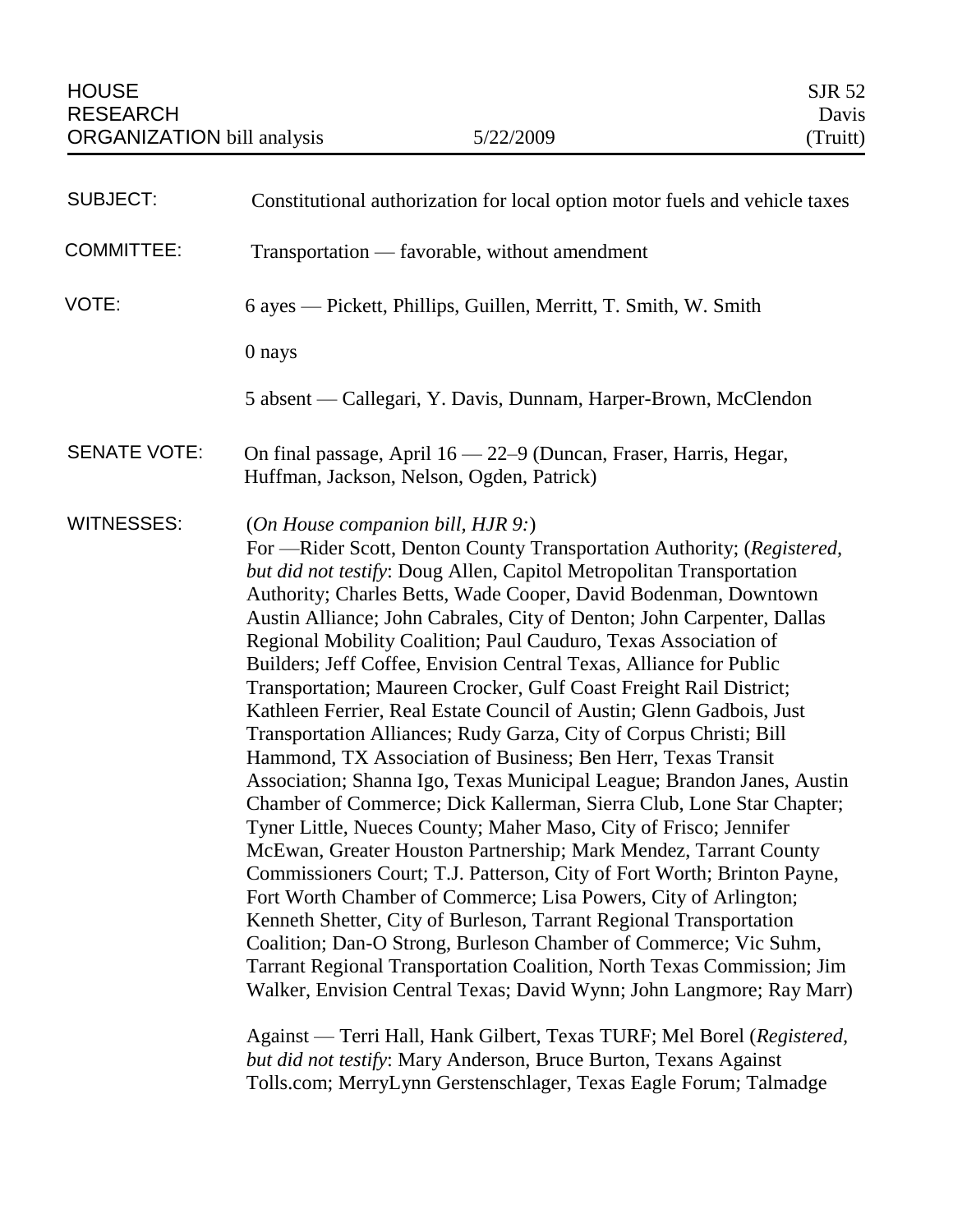|                           | Heflin, James Quintero, Texas Public Policy Foundation; Sheila Dean, 5-<br>11 Campaign; Michael Sullivan, Texans for Fiscal Responsibility; Louise<br>H. Whiteford, Texans for Immigration Reform; and 14 others)                                                                                                                                                                                                                                                                                                                                                                                                                                                                                                                              |
|---------------------------|------------------------------------------------------------------------------------------------------------------------------------------------------------------------------------------------------------------------------------------------------------------------------------------------------------------------------------------------------------------------------------------------------------------------------------------------------------------------------------------------------------------------------------------------------------------------------------------------------------------------------------------------------------------------------------------------------------------------------------------------|
|                           | On — (Registered, but did not testify: James Bass, TXDOT)                                                                                                                                                                                                                                                                                                                                                                                                                                                                                                                                                                                                                                                                                      |
|                           | (On committee substitute for HJR 9:)<br>For — Glen Whitley, Tarrant County                                                                                                                                                                                                                                                                                                                                                                                                                                                                                                                                                                                                                                                                     |
|                           | Against — (Registered, but did not testify: Pamela Dickinson, Texans<br>Against Tolls.com; Justin Keener, Texas Public Policy Foundation)                                                                                                                                                                                                                                                                                                                                                                                                                                                                                                                                                                                                      |
| <b>BACKGROUND:</b>        | Texas Constitution, Art 8. sec 7-a requires that all taxes derived from<br>motor vehicle registration fees and motor fuels and lubricants be used for<br>the sole purposes of acquiring rights-of-way, constructing, maintaining,<br>and policing public roadways and for the administration of laws pertaining<br>to the supervision of traffic and safety on public roads. It also requires that<br>one-fourth of net revenue from the motor fuels tax be allocated to the<br>Available School Fund.                                                                                                                                                                                                                                         |
| DIGEST:                   | SJR 52 would add Art. 8, sec. 7-c to the Texas Constitution to authorize<br>the Legislature to allow a county to assess and collect a local motor fuels<br>tax in the county and assess and collect an additional vehicle registration<br>fee on a vehicle registered in the county. Revenue derived from the tax<br>and fee could be used only for the specific purposes of providing mobility<br>improvements, including public roadways, passenger rail, transit, and<br>freight rail systems. Existing constitutional provisions requiring that one-<br>fourth of all revenue from the state motor fuels tax and vehicle registration<br>fees be transferred to the Available School Fund would not apply to the<br>local option fuel tax. |
|                           | The proposal would be presented to the voters at an election on Tuesday,<br>November 3, 2009. The ballot proposal would read: "The constitutional<br>amendment authorizing the legislature by general law to permit counties to<br>assess and collect a local motor fuels tax and an additional vehicle<br>registration fee to be used for mobility improvement projects."                                                                                                                                                                                                                                                                                                                                                                     |
| <b>SUPPORTERS</b><br>SAY: | SJR 52 would provide the constitutional authorization necessary to give<br>counties maximum flexibility to pursue measures to generate revenue for<br>desperately needed highway and rail improvements in urban areas. The<br>amendment would maximize revenue available to local governments by                                                                                                                                                                                                                                                                                                                                                                                                                                               |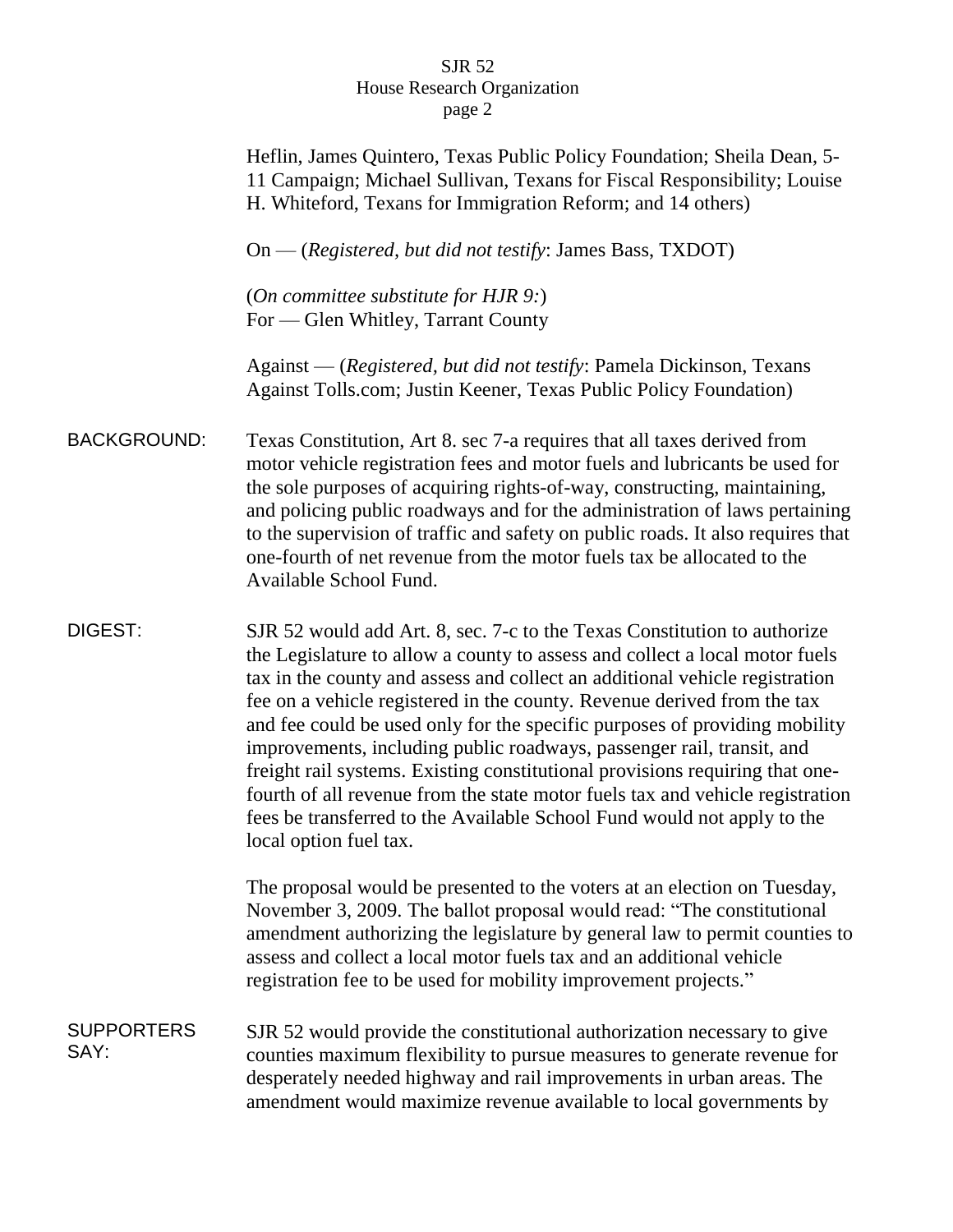protecting local option fuel taxes from existing constitutional provisions restricting the use of motor fuels taxes to improving and policing public roads and requiring a transfer of one-fourth of all motor fuels taxes collected to the Available School Fund. It also would add new transportation options for use of the locally raised tax, including mass transit and passenger and freight rail, that are not currently specified as uses for the state motor fuels tax. While enabling legislation could authorize a local-option motor fuels tax without a constitutional amendment, the locality would be subject to current constitutional provisions that would restrict local voters' ability to determine which projects to support and would direct a portion of the local tax to the state's treasury. Local voters electing to tax themselves should not be made to pay a portion of the revenue for statewide purposes.

The state motor fuels tax has been declining in relative value since 1991, and the original 20 cent tax per gallon is now equal to only about 13 cents in inflation-adjusted dollars. Moreover, demands on the state's transportation infrastructure have been steadily increasing. The 2030 Committee, charged by the Texas Transportation Commission (TTC) to review funding needs for highway maintenance, including bridges, for urban mobility and rural mobility and safety and for other transportation needs, reported that the state's highway network would require \$313 billion in improvements between 2009 and 2030 — or about \$14.2 billion a year.

Simultaneously, political support for a statewide increase in the motor fuels tax, including an increase limited to annual inflation, has flagged. Despite multiple attempts since 2001, no legislation supporting an increase in the statewide motor fuels tax has mustered the votes to pass a house of the Legislature. Some of the opposition to a statewide increase is derived from concerns that additional motor fuels tax revenue would not be distributed evenly around the state, but instead would be concentrated to transportation improvements in and around urban areas.

SJR 52 culminates from many years of discussion of the dire state of transportation funding in the state and the limited funding options available to finance critical transportation infrastructure. If approved, the amendment would help avoid a statewide increase in the motor fuels tax while allowing congested urban areas to propose an increase in local taxes for voter approval. The accompanying legislation for the amendment, SB 855 by Truitt, would not allow any increase in local motor fuels taxes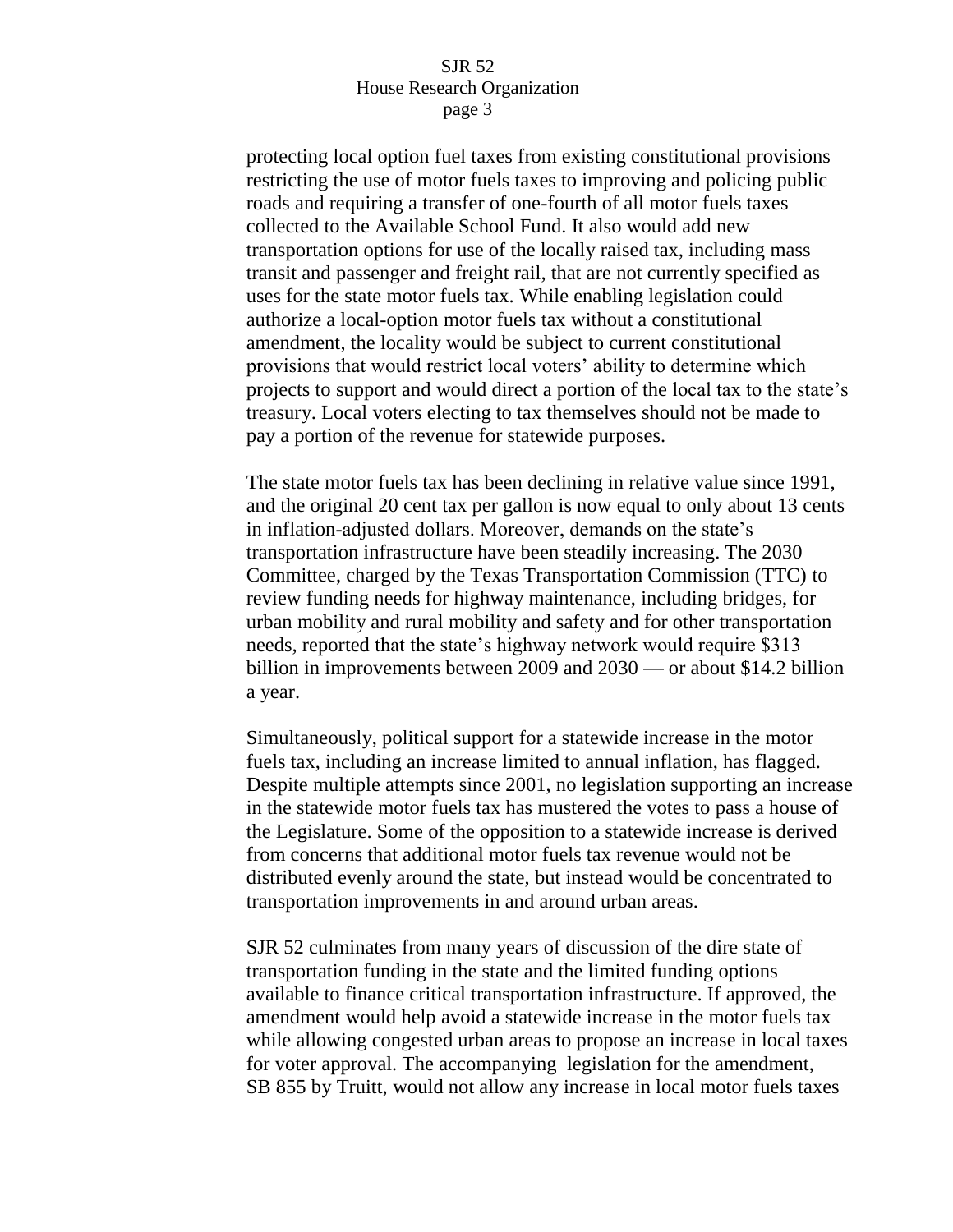without an election and would require the ballot initiative to include specific projects as well as associated cost estimates. Funds derived from the local option fuel tax would be dedicated to paying for the listed projects.

The amendment would not be a perfect solution to long-term transportation shortfalls facing the state, but would instead represent an emergency measure that, together with the enabling legislation, would allow the most severely congested municipalities and counties to take decisive actions to provide critical infrastructure. Counties that were not experiencing severe congestion would not be able to marshal the necessary votes to pass the local option fuel tax contained in the enabling legislation, and therefore would not be affected. However, the amendment would be sufficiently broad to allow urban areas in the state flexibility to choose projects to fund with a local option tax in the near future should local support for infrastructure projects grow. The amendment is a direct response to a continued lack of decisive action on transportation funding on the state level.

Urban transportation systems in some metropolitan areas in the state, such as the Dallas-Fort Worth region, have become so congested and inadequate as to have a demonstrable affect on residents' quality of life, health, and ability to conduct business. Texas is a major domestic and international trade hub and a national center of commerce. Maintaining safe and reliable transportation is critical to the long-term economic vitality of the state. Sustained and improved mobility would ensure that Texas remains a business leader into the future.

**OPPONENTS** SAY:

SJR 52 could result in an increase of taxes on vital sectors of the economy when those sectors are least able to absorb additional hardships imposed by the government. The midst of a recession is not time for government tax-and-spend policies — in fact, just the opposite. When businesses are reducing operations and laying off employees, and when people are reducing consumption, the government should be following suit by cutting non-essential programs and reducing tax burdens. Money retained by businesses and consumers would be reinvested in the economy and would promote a quicker economic recovery. Allowing for a county-wide increase in the motor fuels tax could have a significant impact on the price of goods and could worsen the recession in consumption and production and slow the pace of recovery.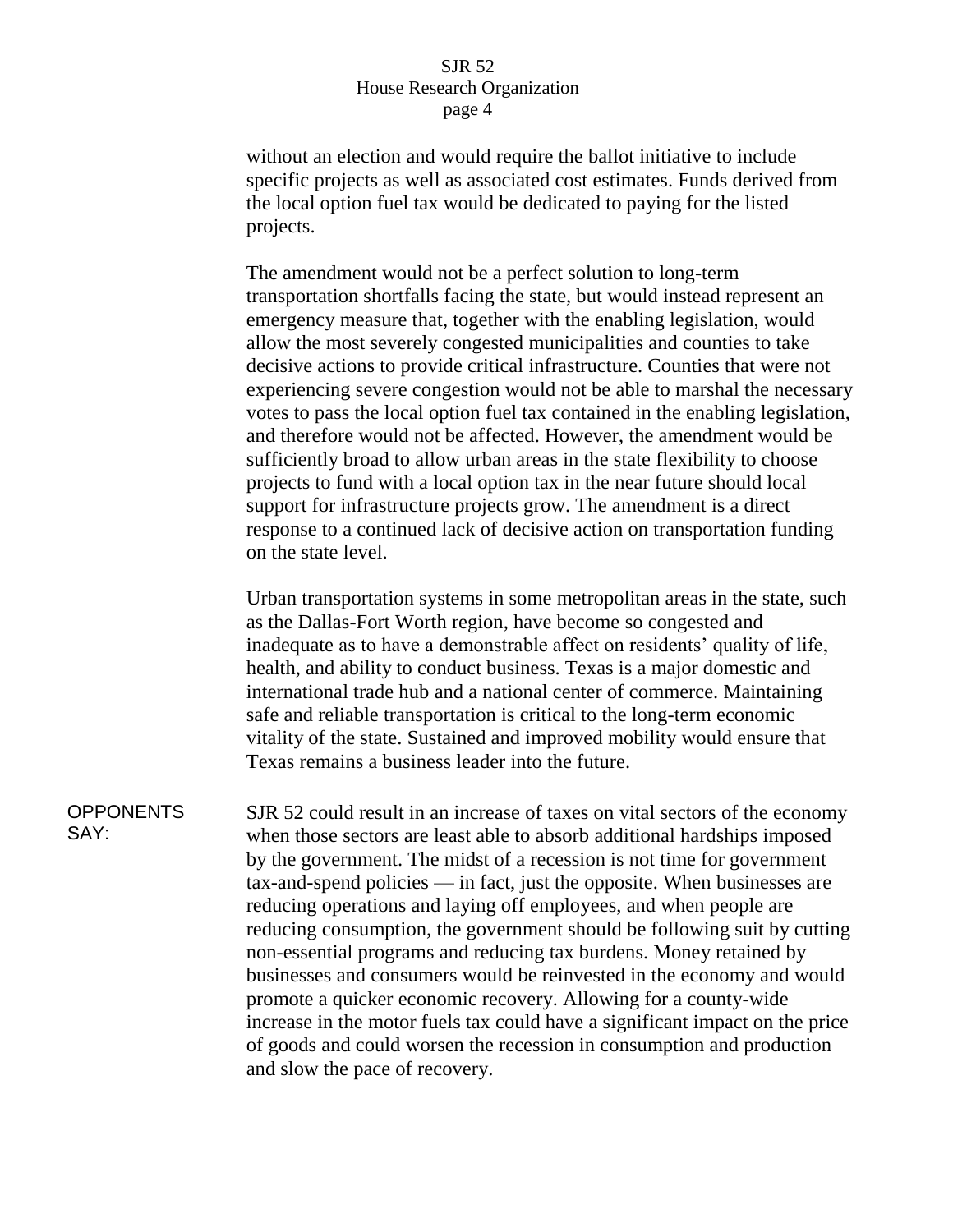Encouraging selective increases in motor fuels taxes county by county would be a patchwork approach to transportation funding shortfalls that could have serious long-term implications on statewide connectivity. If metropolitan areas were allowed to establish local sources of revenue for transportation projects, it essentially could localize funding for transportation improvements. Without pressure to secure statewide sources of funding, transportation infrastructure outside of metropolitan areas could deteriorate considerably. The long-term implications of the local option approach for statewide connectivity are troubling, since the state is a major source and destination of freight that depends on quality highways throughout the state.

The amendment would represent one more step in the direction of localizing transportation funding in the state, a notion that has received support in recent years from an enhanced range of funding options for local governments, such as pass-through tolling agreements and transportation reinvestment zones. The responsibility for expanding and maintaining state highways rests with the state and should not devolve to local entities which, by nature, are not focused on statewide concerns. SJR 52 would set a strong precedent for local transportation funding that could, if continued, effectively undermine the state's role in funding transportation projects.

Other avenues for transportation funding currently are available to the state. The recent federal Recovery Act included about \$2.7 billion in appropriations for a variety of transportation projects in the state. This funding, which included funds for public transportation, has offset the need for any immediate increase in the motor fuels tax. There also are many options available to pursue private-public partnerships for the development of toll projects. Toll roads are an ideal solution to transportation financing shortfalls, since they impose a direct user fee only on those that use them and secure financing, and thus initiate construction, much faster than conventional transportation projects.

Current constitutional provisions restrict the uses of motor fuels taxes and vehicle registration fees to improving and policing public roadways. This is an important restriction that ties the collection of the revenue to the purposes for which it is spent. Motor fuels taxes should not be used to pay for initiatives that have no direct relation to the collection of the tax, such as passenger and freight rail.